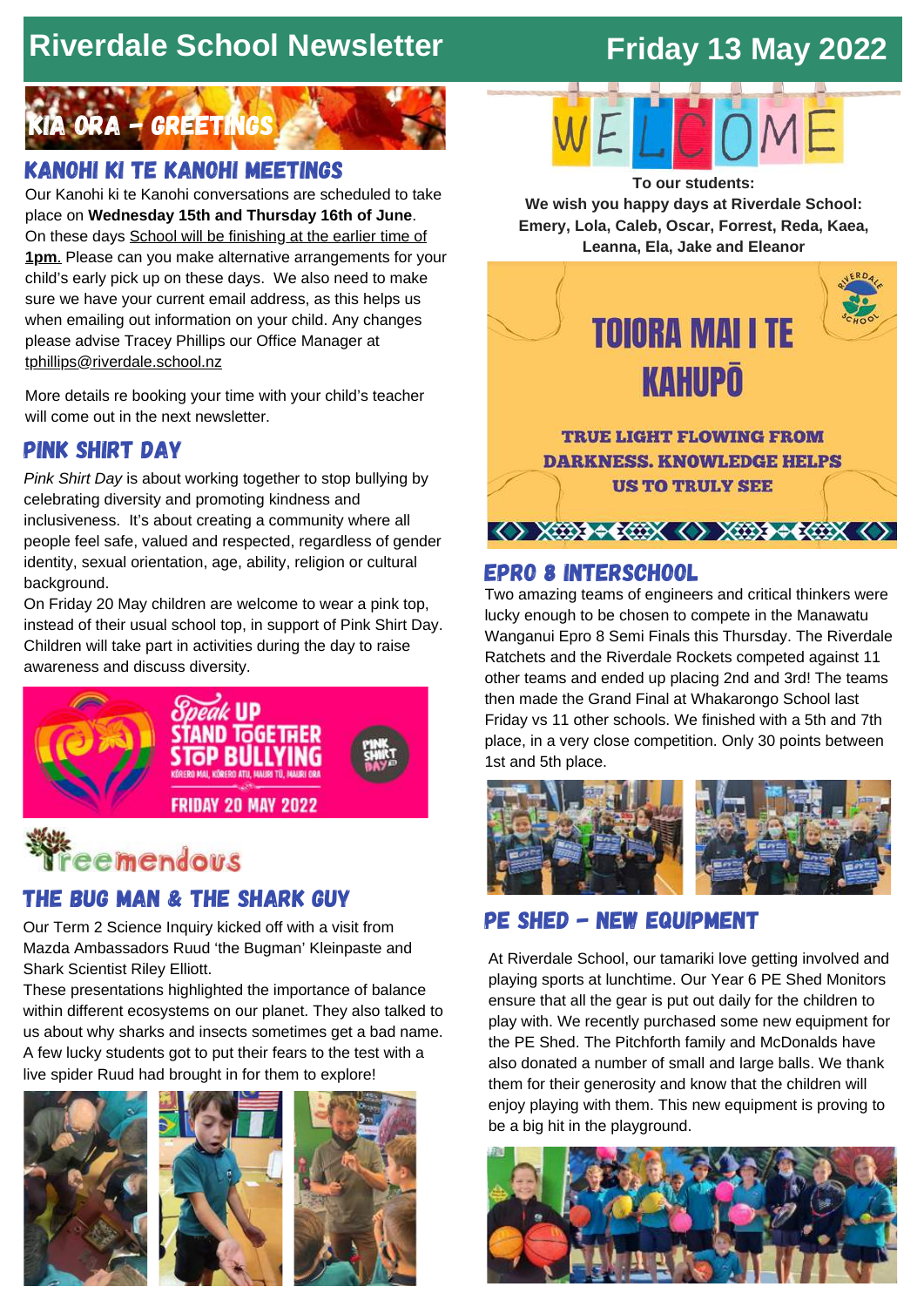## Class celebrations poutama

Poutama has had a great start to the term. This last week they enjoyed learning more about the ANZACs and produced some wonderful writing inspired by what life would have been like during the First World War.

#### *My Dear Parents.*

*We are stuck in the slimy trenches. It's rat infested and gross. Last night we were bombed by the enemy so we didn't get any sleep. We had to defend ourselves. I'm writing this under the dim light of a flickering candle. So that was how my first night in 1915 went. We had to wake up very early today waiting for the enemy to attack. We waited for hours and hours. At 10.43 we were attacked. We had to move through the waist deep trenches. Blade and I had to give cover fire while our friends moved to trench 3. The mail is to come at 11.00 pm tonight. If we kept getting attacked, the mail plane could get shot down.*

*Also we lost 123 men and 65 officers. At 0400, we attacked. It was a moment of hell. Gunfire, bombs and machine guns. It was deafening. In your next mail, could you send something to read? It's so boring out here. Old magazines and books please, not new copies.*

#### *Yours sincerely Ethan W*

*PS. Could you also send something to eat? Rations taste disgusting. A block of chocolate or toffee please.*

*Rushing through the bushes, attempting to dodge bullets, I fell to my knees. This was it. I look at my rifle, a bullet wedged in the mechanics preventing me from shooting. I crawled forward, begging for mercy.*

*Suddenly, cold fingernails dug into my skin, and pulled me down into some drained lake cave thing. "Welcome to the Trenches!" a man yelled. I looked up at him, still on my knees. It was clear he had been here a while, long dirty fingernails, a long beard, and his shirt was covered in holes and dirt. What type of rats have been down here, mole-rats? He handed me a gun and signalled me to fire at the opposing force, the war continues…*

#### *By Mason L*

## nz sign language week

This week Poutama is celebrating NZ Sign Language Week. Student Alexandra Murray, has made a video explaining the week and her Aunt's job as a Sign Language Interpreter. You might recognise Alexandra's Aunty Angela as the Interpreter from the Covid Updates.

Copy the link into your search bar to watch Alexandra's video: *https://video.wixstatic.com/video/5d57a3\_0396f2c9b2414a8e ae557604ba2ef110/1080p/mp4/file.mp4*

## pounamu atawhai



In Pounamu Atawhai we've started to prepare for this term's Inquiry by learning what it means to think like scientists! We're developing accuracy with our estimation and measurement skills. We're also becoming more confident to present our ideas effectively using visual language.

### pae ake



We have loved getting back into our learning after the holidays! It's great to see all the enthusiasm and excitement about new maths skills such as tricky multiplication and coordinates!





## piako tahi

Smart Moves is one of our favourite parts of the day and it helps us to improve our balance, coordination and our ability to cross our mid-line. We have lots of fun moving our bodies and participating in each of the activities.



## piako rua

We have had a great start to the term in Piako Rua and are enjoying getting back into learning! PE is always a class favourite for us, and lately we have been developing the skills we need for winter sports.

The children have been loving exploring using soccer balls, hockey sticks and our brand new basketballs!



## kind hearts

Members of our Kind Hearts Club were interviewed this week as part of a video that will be shared with other schools in our community. They were able to tell them all about Riverdale's involvement with the Parents Initiative, where items are donated to the PN Hospital.

If you wish to make a donation to this cause, these can be left in the box in the school foyer.